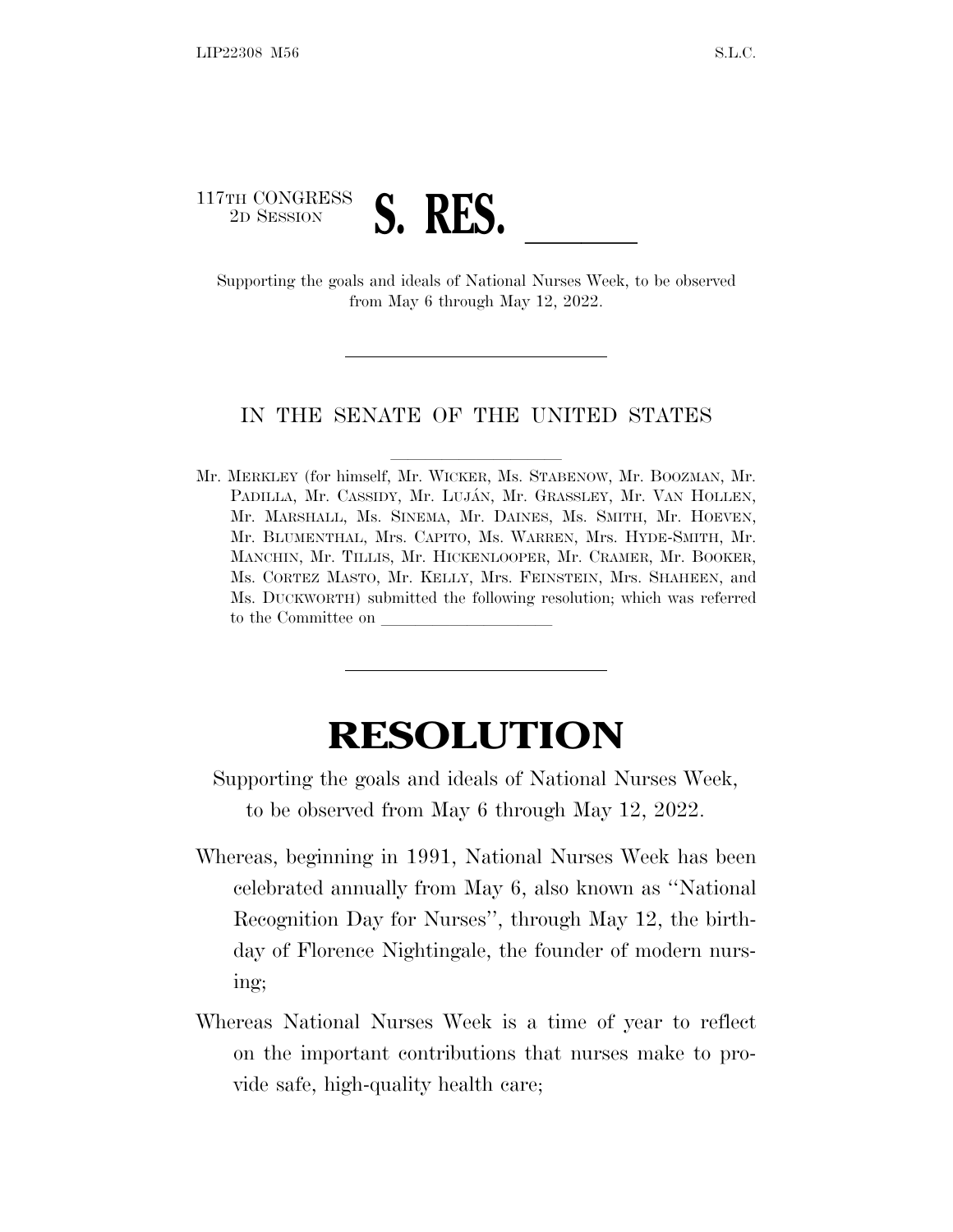- Whereas nurses serve on the front lines, risking their lives treating the injured and sick during wartime, natural disasters, and public health emergencies, including the COVID–19 pandemic;
- Whereas nurses are known to be patient advocates, acting to protect the lives of individuals under their care;
- Whereas nurses represent the largest single component of the health care profession, with an estimated population of more than 4,000,000 registered nurses in the United States;
- Whereas nurses are leading in the delivery of quality care in a transformed health care system that improves patient outcomes and safety;
- Whereas the Future of Nursing report of the Institute of Medicine has highlighted the need for the nursing profession to meet the call for leadership in a team-based delivery model;
- Whereas, when nurse staffing levels increase, the risk of patient complications and lengthy hospital stays decreases, resulting in cost savings;
- Whereas nurses are experienced researchers, and the work of nurses encompasses a wide scope of scientific inquiry, including clinical research, health systems and outcomes research, and nursing education research;
- Whereas nurses provide care that is sensitive to the cultures and customs of individuals across the United States;
- Whereas nurses are well-positioned to provide leadership to eliminate health care disparities that exist in the United States;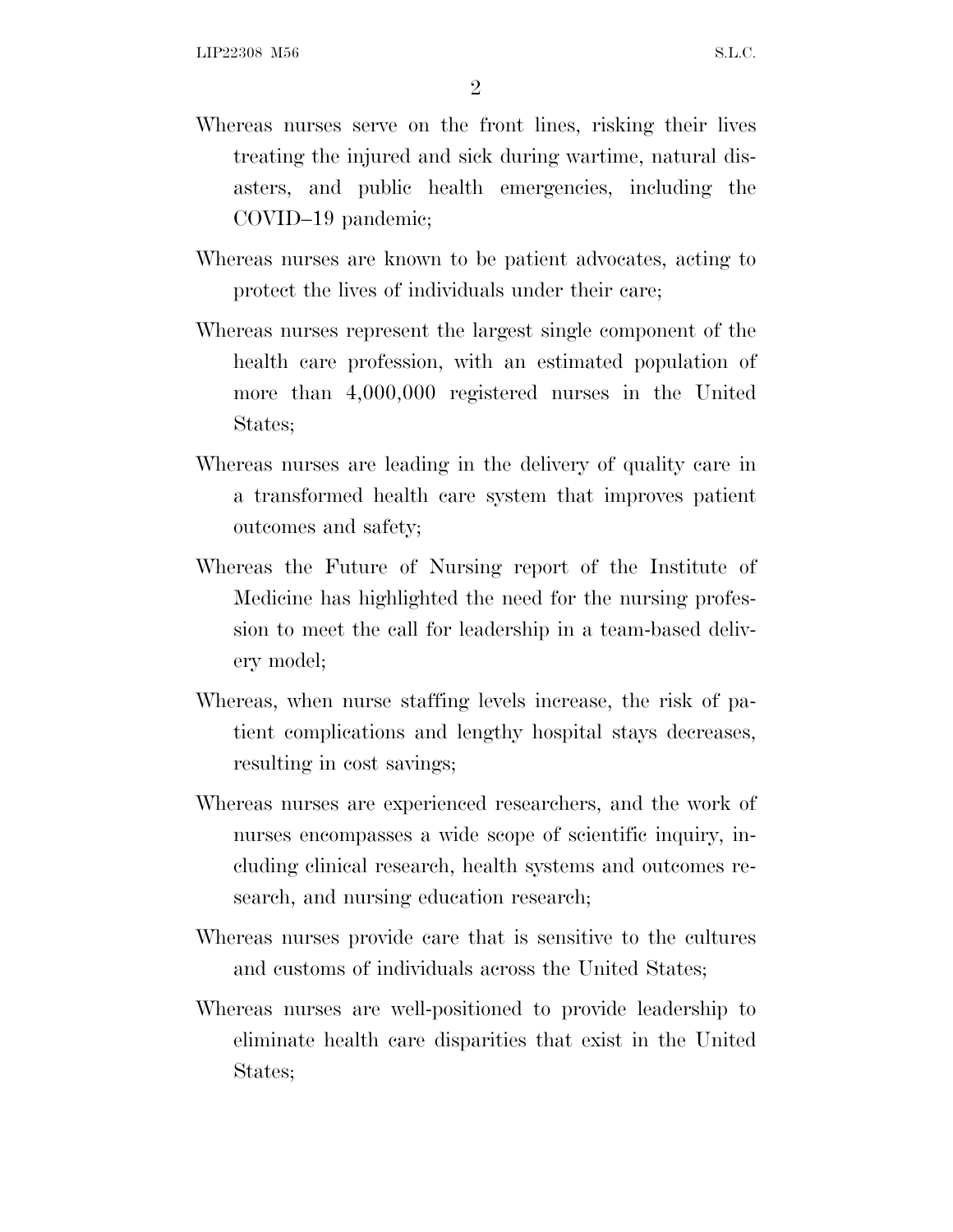Whereas nurses are the cornerstone of the public health infrastructure, promoting healthy lifestyles and educating communities on disease prevention and health promotion;

Whereas nurses help inform, educate, and work closely with legislators to improve—

(1) the education, retention, recruitment, and practice of all nurses; and

(2) the health and safety of the patients for whom the nurses care;

Whereas there is a need—

(1) to strengthen nursing workforce development programs at all levels, including the number of doctorally prepared faculty members; and

(2) to provide education to the nurse research scientists who can develop new nursing care models to improve the health status of the diverse population of the United States;

- Whereas nurses touch the lives of the people of the United States through every stage of life; and
- Whereas nursing has been voted the most honest and ethical profession in the United States: Now, therefore, be it
- 1 *Resolved,* That the Senate—
- 2 (1) supports the goals and ideals of National 3 Nurses Week, as founded by the American Nurses 4 Association;

5 (2) recognizes the significant contributions of 6 nurses to the health care system in the United 7 States; and